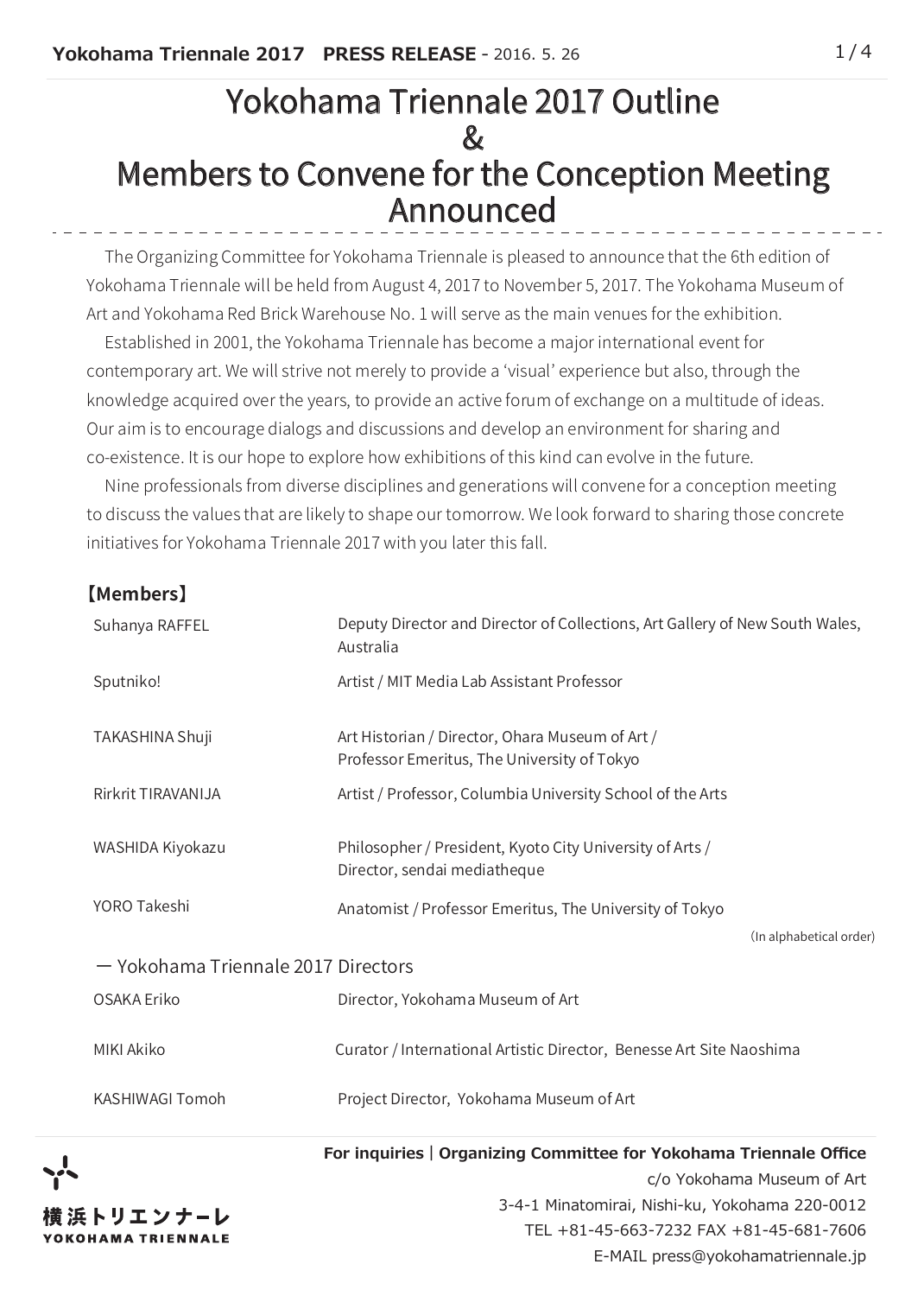

The terminal station, Yokohama, is approximately 30 minutes from JR Tokyo station, 25 minutes from Haneda Airport, and 90 minutes from Narita International Airport by train.

## <u>ት</u> Organizing Committee for Yokohama Triennale (as of 2016.4.1)

Honorary Presidents Honorary Advisor MIYATA Ryohei (Commissioner for Cultural Affairs) HAYASHI Fumiko (Mayor, City of Yokohama) Members MOMII Katsuto (President, Japan Broadcasting Corporation[NHK]) WA I ANABE Masataka (President and CEO, The Asahi Shimbun) Committee 【Representative】 ICHIMURA Tomoichi (Director, Cultural Projects and Business Development Division, The Asahi Shimbun) OSAKA Eriko (Director, Yokohama Museum of Art) OMI Yoshimasa (Deputy Director of Cultual Promotions Center, Japan Broadcasting Corporation[NHK]) SAWA Kazuki (President, Tokyo University of the Arts) SUMIKAWA Kiichi (Chairperson, Yokohama Arts Foundation) 【Chairperson】 TAKASHINA Shuji (Director, Ohara Museum of Art) TATEHATA Akira (President, Tama Art University) TSUKA Hiroko (Executive Vice President, The Japan Foundation) NAKAYAMA Kozue(Director General of Culture and Tourism Bureau, City of Yokohama) Observer KATO Takashi (Director, Arts and Culture Division, Cultural Affairs ) Department, Agency for Cultural Affairs)

Yokohama Sta.



Access

**For inquiries|Organizing Committee for Yokohama Triennale Office**

Takashimacho Sta.

c/o Yokohama Museum of Art 3-4-1 Minatomirai, Nishi-ku, Yokohama 220-0012 TEL +81-45-663-7232 FAX +81-45-681-7606 E-MAIL press@yokohamatriennale.jp

Sakuragicho Sta. Yokohama Municipal Subway Blue Line

Sakuragicho

JR Negishi Line

Musuem of Art

●

Kanmai Sta ●

Yokohama City Hall

Kannai Hall●

Kannai Sta.

YCC Yokohama Creative City Center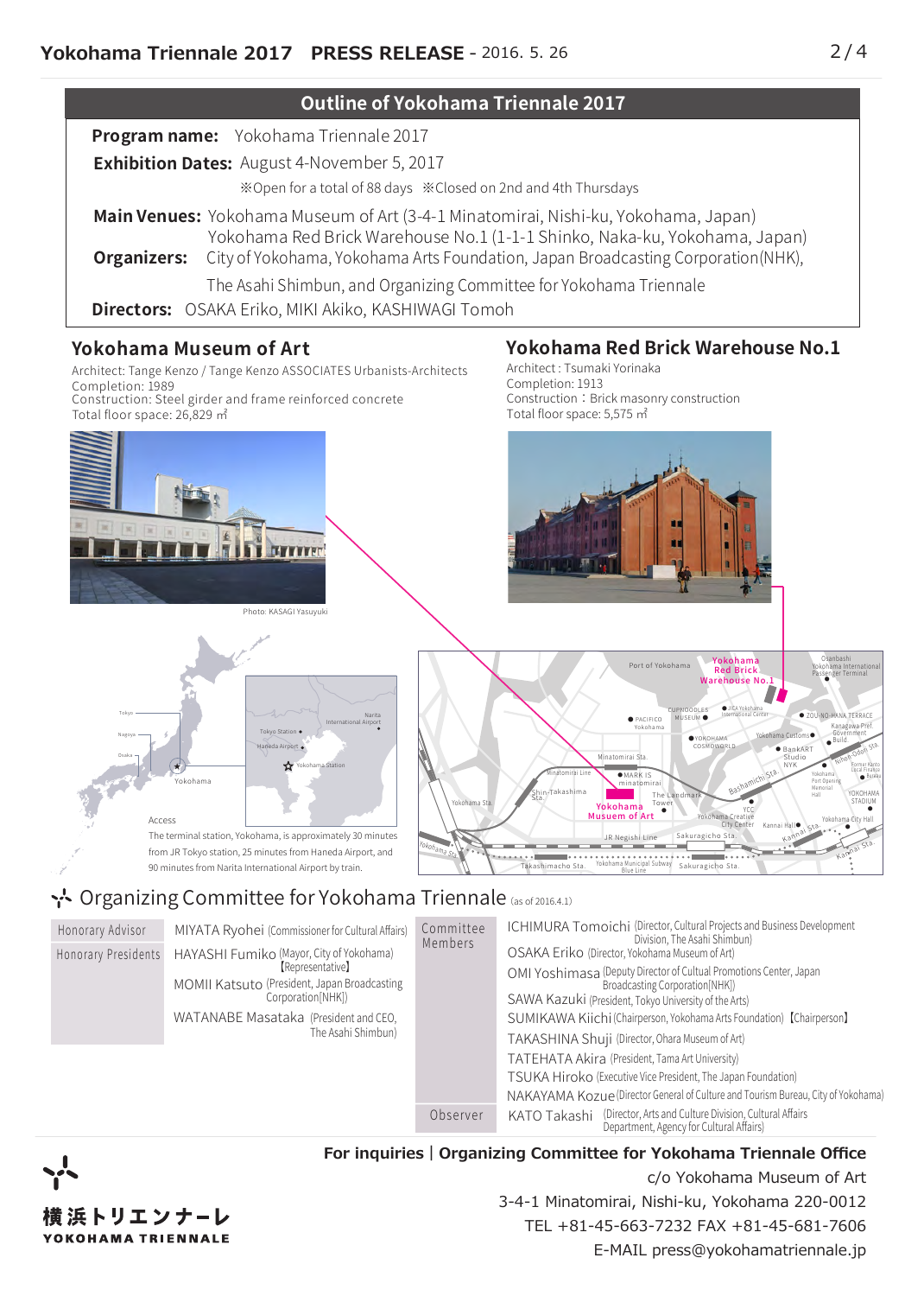#### **A** Conception Meeting Member Profile

### **Suhanya RAFFEL Sputniko! TAKASHINA Shuji**



**Deputy Director and Director of Collections, Art Gallery of New South Wales, Australia**

Born in Sri Lanka. Lives in Sydney, Australia. Before assuming her current position in 2013, Raffel was at the Queensland Art

Gallery/Gallery of Modern Art, Brisbane, where she was instrumental in building its contemporary Asia Pacific collection and led its Asia Pacific Triennial of Contemporary Art from 2002. She also led major curatorial projects such as "Andy Warhol" (2007-08) , "The China Project" (2009) and "Go East" (2015). Raffel was a member of the Asian Art Council at the Guggenheim Museum, New York (2009-14).



### **Artist / Professor, Columbia University School of the Arts**

Born in Argentina in 1961. Currently works in New York, Berlin and Chiang Mai, Thailand. Tiravanija is recognized as one of the most influential artists of his generation. His work defies

Photo by Anette Aurell

media-based description, as his practice combines traditional object making, public and private performances, teaching, and other forms of public service and social action. Tiravanija is on the faculty of the School of the Arts at Columbia University, and is a founding member and curator of Utopia Station, a collective project of artists, art historians, and curators. He is also President of an educational-ecological project known as The Land Foundation, located in Chiang Mai .

#### ー Yokohama Triennale 2017 Directors

### **OSAKA Eriko**



## **Director, Yokohama Museum of Art**

Osaka has previously worked at the Japan Foundation, ICA Nagoya, and served as senior curator (1994-96) and artistic director (1997-2006) at the

Contemporary Art Gallery, Art Tower Mito, artistic director at Mori Art Museum (2007-January 2009), before assuming her current position in April 2009. She has curated numerous contemporary art exhibitions including the Japan pavilion for the 49<sup>th</sup>Venice Biennale as commissioner and "Cai Guo-Qiang: There and Back Again" (2015). She was Director General for Yokohama Triennale 2011 and Chairman of the Organizing Committee for Yokohama Triennale 2014.

### **Artist / MIT Media Lab Assistant Professor**

Born in Tokyo in 1985. Lives and works in Boston and Tokyo. After graduating Imperial College London with degrees in mathematics and computer science, Sputniko! earned her MA in Design

by Tomoya Uehara

Interactions at the Royal College of Art. She has since continued to produce playful and cross-boundary work examining technology of everyday life, and has presented her film and installation works internationally in exhibitions such as "Talk to Me" (2011, Museum of Modern Art, New York) and "Tokyo Art Meeting Bunny Smash" (2013, Museum of Contemporary Art, Tokyo) among others. She was also listed as "10 Women who create Japan' s Future" in Forbes Japan (2014). s Future" in Forbes Japan (2014).

#### **Rirkrit TIRAVANIJA WASHIDA Kiyokazu YORO Takeshi**



**Philosopher / President, Kyoto City University of Arts / Director, sendai mediatheque** Born in Kyoto in 1949. Graduated from the Faculty of Letters, Kyoto University where he completed his doctorate course. Washida served as the President of Osaka University before assuming his current

position. He is known as a critic on social and cultural conditions through his writings and theories on body, the Other, word and language, education, art, and care, among other things of which he relates to philosophy. Author of *Mode no Meikyu* [Labyrinth of Mode] (Chikuma Gakugei Bunko, Suntory Prize for Social Sciences and Humanities), *Guzuguzu no Riyuu* [The Reason for Lingering] (Kadokawa Shinsho, Yomiuri Literary Award), "Kiku" koto no Chikara [The Power of Listening](Chikuma Gakugei Bunko, Kuwabara Takeo Award) among others. Currently writes for Asashi Shimubun' s daily column s daily column entitled "Oriori no Kotoba (Random Words and Phrases)" . Recipient of Medal with Purple Ribbon (2004).



**Art Historian / Director, Ohara Museum of Art / Professor Emeritus, The University of Tokyo** Born in Tokyo in 1932. After graduating from the University of Tokyo, Takashina was invited by the French government to study in Paris (1954-59). He

taught as professor at the University of Tokyo and served as the Director of the National Museum of Western Art, before assuming his current position in 2002. He is a distinguished scholar of .<br>Post-Renaissance western art, but is also known for his profound knowledge in the field of modern Japanese art. Author of numerous books, including Nihon Kindai Bijutushi-ron [Studies in Modern Japanese Art] (Chikuma Gakugei Bunko) and *Renaissance no* Hikari to Yami [Light and Darkness of the Renaissance] (Chuko Bunko, Minister of Education Award for Fine Arts). Recipient of the Order of Culture (2012).

#### **Anatomist / Professor Emeritus, The University of Tokyo**

Born in Kamakura, in 1937. Yoro entered the anatomy laboratory after graduating from the Faculty of Medicine at the University of Tokyo where he later taught as professor

until 1995. He observes and critiques on conditions of human society through his knowledge of the anatomy and the behavior of brain. Author of *Kaibogaku Kyoshitsu e Yokoso* [Welcome to the Anatomy Laboratory] (Chikuma Shobo), Karada no Mikata [How to Study a Body] (Chikuma Shobo, Suntory Prize for Social Sciences and Humanities), Yuinoron [Brainism] (Chikuma Gakugei Bunko) among others. *Baka no Kabe* [The Idiocy Barrier](Shinchosha) was the bestselling book in 2003 and received the Mainichi Culture Award. He is also the Director of Mushitec World and Kyoto International Manga Museum.

(In alphabetical order)

#### **Curator**



Miki has worked as the chief / senior curator of Palais de Tokyo (Paris, 2000-14) and as the Artistic Director for Yokohama Triennale 2011 amongst other key positions. She has curated important

exhibitions in both Asia and Europe, including the "TransCulture" at the 46<sup>th</sup>Venice Biennale (1995), Taipei Biennial "Site of Desire" (1998), "Nobuyoshi Araki: Self-Life-Death" (2005), "Chalo! India: A New Era of Indian Art" (2008), "Hiroshi Sugimoto: Today the world died " (2014), and "Takashi Murakami: The 500 Arhats" (2015). Author of *Insular Insight* (Lars Müller, 2011 DAM Architectural Book Award). She is also the International Artistic Director, Benesse Art Site Naoshima.

### **MIKI Akiko KASHIWAGI Tomoh**



**Project Director, Yokohama Museum of Art**

Kashiwagi joined the Yokohama Museum of Art in 1988 prior to its open in 1989. He specializes in the history of late Edo to contemporary Japanese art. His curated exhibitions include "Yoshishige Saito: Time・Space,

Wood," (1993) "Shiko and Yukihiko," (1995) "SUGA Kishio: Stance," (1998)and "LEE Ufan: The Art of Margins" (2005).Published books as co-author include Transparent Windows: Politics of Landscape Transparent Windows: Politics of Landscape (Taishukan ), Paradise Lost: The Politics of Landscape Paradise Lost: The Politics of Landscape 1870-1945(Taishukan), The Spirit of Kuniyoshi: From 1870-1945 The Spirit of Kuniyoshi: From Ukiyoe to Japanese Modern Paintings (Taishukan) and Tsutenro nikki: Yokoyama Matsuzaburo to Meiji shoki Tsutenro nikki:Yokoyama Matsuzaburo to Meiji shoki no Shashin, Yoga, Insatsu [Studio Diary of Tsutenro: Yokoyama Matsusaburo and Photography, Yoga(Wesetern painting), Print in Early Meiji Period] (Shibunkaku).